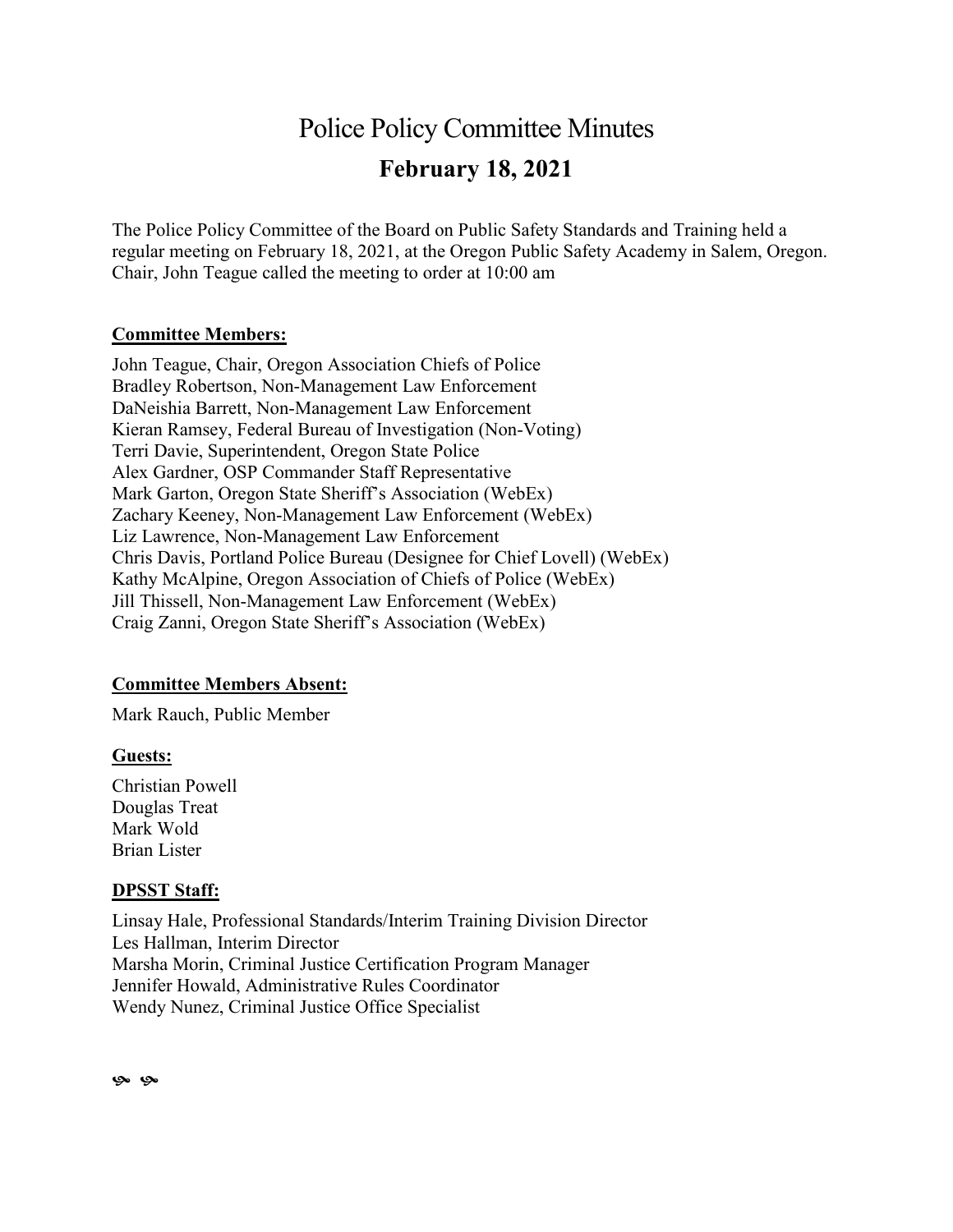### **1. Introductions**

Introductions of members, guest and staff were presented.

### **2. Approve November 19, 2020 Meeting Minutes**

*Alex Gardner moved to approve the minutes from the 11/19/2020, Police Policy Committee meeting with one minor change. Liz Lawrence seconded the motion. The motion passed unanimously*.

## **3. Administrative Closures – Police / Regulatory Specialists**

Presented by Linsay Hale

Staff presented the following professional standards cases to the Police Policy Committee for administrative closure.

|               | Name                   | DPSST# | Certification(s)                                                                                                   | <b>Reason for Closure</b>                                                                                                                                                                                                                                                                                       |
|---------------|------------------------|--------|--------------------------------------------------------------------------------------------------------------------|-----------------------------------------------------------------------------------------------------------------------------------------------------------------------------------------------------------------------------------------------------------------------------------------------------------------|
| a)            | Darren Frank           | 30854  | Basic and<br>Intermediate<br>Police<br>Certifications;<br>Basic<br>Corrections<br>Certification                    | During a routine e-court and<br>LEDS check, DPSST staff<br>located a 2004 misdemeanor<br>Wildlife Violation conviction for<br>discharging a firearm from the<br>roadway.<br>Records relating to the arrest,<br>citation and conviction have<br>been purged.                                                     |
|               |                        |        |                                                                                                                    | Due to the length of time that<br>has passed since the conviction,<br>the lack of availability of<br>records, and Frank's retirement<br>from law enforcement, DPSST<br>recommends administrative<br>closure.                                                                                                    |
| b)            | <b>Andrew Martin</b>   | 55294  | Basic Police,<br>Basic<br>Telecommunicat<br>ions and Basic<br>Emergency<br>Medical<br>Dispatcher<br>Certifications | On February 4, 2020, DPSST<br>received notice that Martin had<br>separated from employment with<br>the John Day Police Department<br>due to multiple failures to follow<br>agency directives.<br>Upon review, DPSST does not<br>believe Martin's separation<br>violates the Board's moral<br>fitness standards. |
| $\mathbf{c})$ | <b>Anthony Miltich</b> | 49415  | Basic,<br>Intermediate,<br>Advanced,                                                                               | On January 1, 2019 Miltich<br>resigned from the St. Helens<br>Police Department during an                                                                                                                                                                                                                       |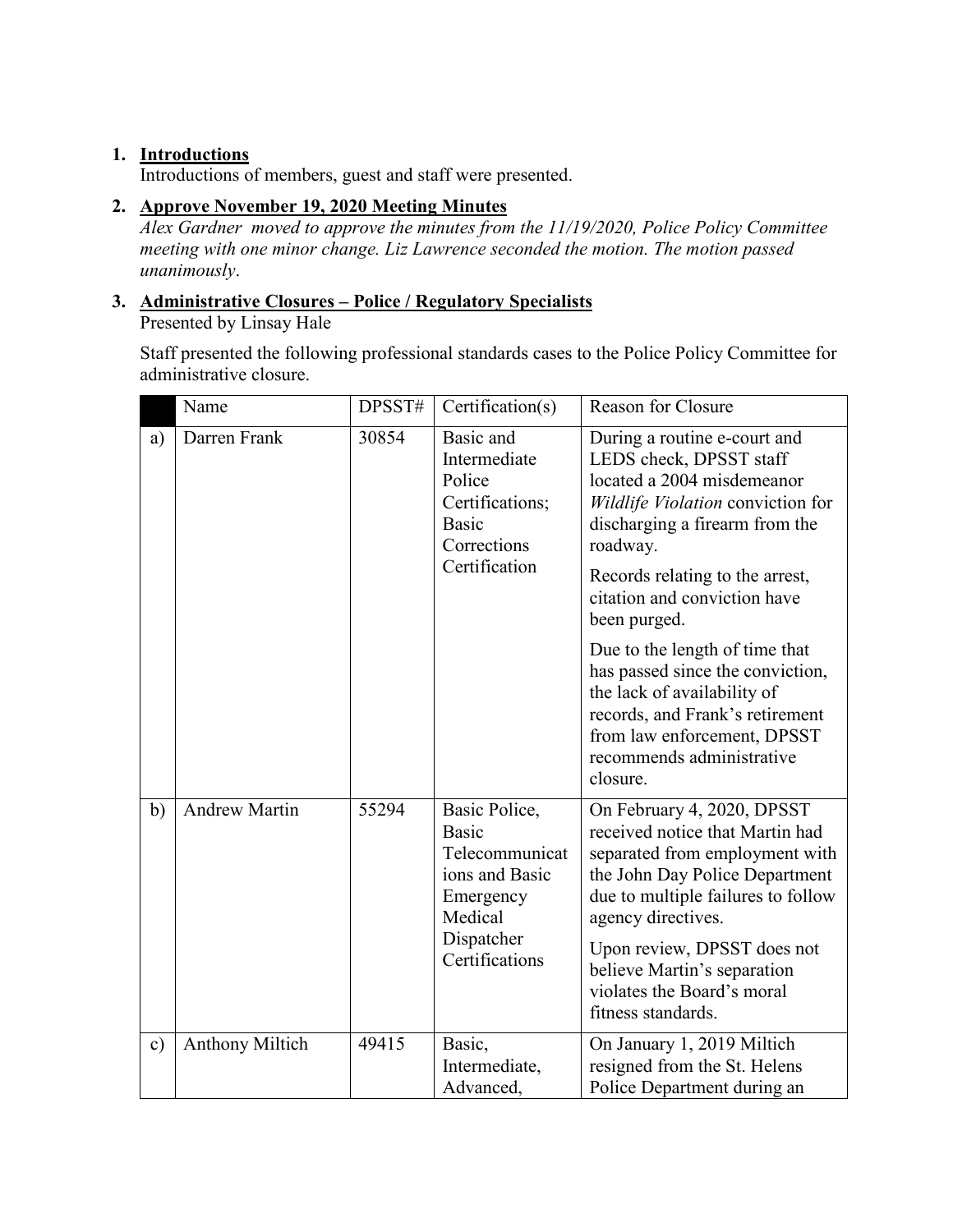|             |                                            |       | Supervisory and<br>Management<br>Police<br>Certifications | investigation into policy<br>violations relating to disparaging<br>comments he made to co-<br>workers.                                                                                                                                                                                                       |
|-------------|--------------------------------------------|-------|-----------------------------------------------------------|--------------------------------------------------------------------------------------------------------------------------------------------------------------------------------------------------------------------------------------------------------------------------------------------------------------|
|             |                                            |       |                                                           | DPSST determined that the<br>conduct was indicative of poor<br>employee/employer relationship<br>and does not constitute a<br>violation of the Board's moral<br>fitness standards.                                                                                                                           |
| d)          | Mark Scott                                 | 51689 | <b>Basic Police</b><br>Certification                      | On 10/9/20, Scott resigned from<br>the Wasco County Sheriff's<br>Office as part of a settlement<br>agreement.                                                                                                                                                                                                |
|             |                                            |       |                                                           | DPSST determined the<br>settlement agreement was civil<br>in nature and unrelated to Board<br>moral fitness standards.                                                                                                                                                                                       |
| e)          | Patrick Smith<br>33050<br>Basic,<br>Police |       | Intermediate,<br>and Advanced                             | Smith resigned/retired from his<br>position with the Coquille Police<br>Department (CPD) in 2016<br>under a settlement agreement.                                                                                                                                                                            |
|             |                                            |       | Certifications                                            | DPSST was unable to verify<br>with current CPD Leadership<br>what if any misconduct was<br>committed by Smith leading to<br>the settlement agreement<br>because of turnover at the CPD.                                                                                                                      |
| $\mathbf f$ | Joe Turnham III                            | 61156 | Not Certified                                             | DPSST received an application<br>for Training (F5) disclosing a<br>conviction for Fleeing or<br>Attempting to Elude a Police<br>Officer and an additional citation<br>for Reckless Driving.                                                                                                                  |
|             |                                            |       |                                                           | Staff has determined Turnham's<br>conduct violates the Board's<br>moral fitness standard; however,<br>Turnham self-reported the<br>conviction, it occurred more than<br>five years prior to employment<br>in public safety, it is the only<br>conviction on their record, all<br>court obligations have been |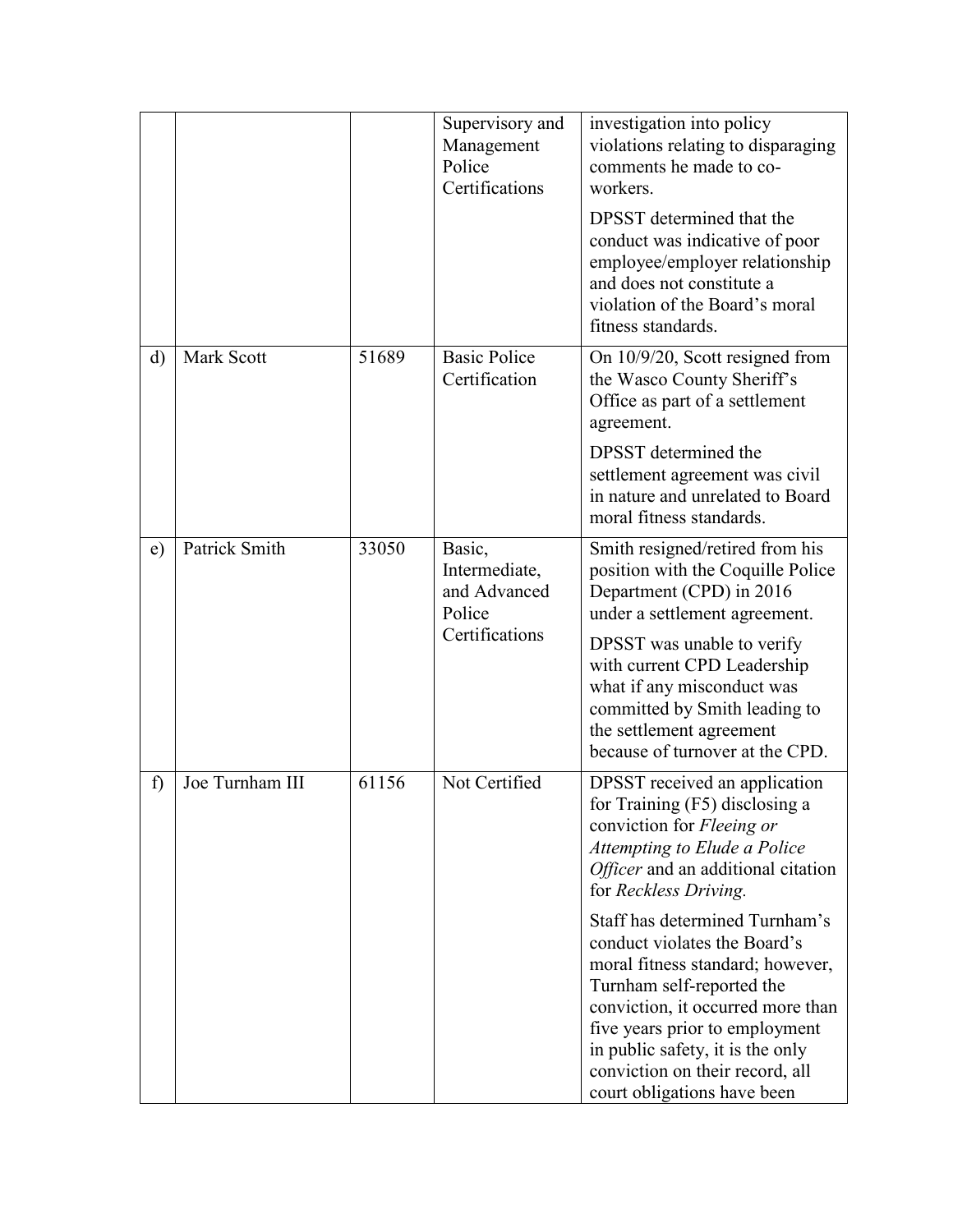*Terri Davie moved to approve the recommendations made by staff to administratively close the above listed cases. Liz Lawrence seconded the motion. The motion passed unanimously.*

### **4. Obenauf, Robert (32107) – Re-Evaluate Findings**

Presented by Linsay Hale

On November 11, 2018, Robert Obenauf was terminated from the Washington County Sheriff's Office (WCSO). This termination was the result of Obenauf's improper handling of a citizen complaint alleging misconduct by a temporary WCSO employee, and his subsequent attempts to mislead the complainant and his co-workers by omitting pertinent investigatory information.

Staff has determined that Obenauf's untruthfulness violates the Board's moral fitness standards.

On November 19, 2020, the Police Policy Committee (PPC) was presented Robert Obenauf's professional standards case. Following the PPC meeting, staff discovered that the written mitigation submitted by Mr. Obenauf was not provided for consideration due to staff error.

Staff is requested the PPC review the omitted information and re-evaluate their findings and recommendations.

| <b>Policy Committee Discussion/Vote</b>                                                                                                                                                                                                                                                                                                                                                                                                      | Second      | Vote       | <i>Outcome</i> |
|----------------------------------------------------------------------------------------------------------------------------------------------------------------------------------------------------------------------------------------------------------------------------------------------------------------------------------------------------------------------------------------------------------------------------------------------|-------------|------------|----------------|
| Liz Lawrence moved that the Police                                                                                                                                                                                                                                                                                                                                                                                                           | Terri Davie | $12$ ayes; | Motion         |
| Policy Committee adopt the staff                                                                                                                                                                                                                                                                                                                                                                                                             |             | $0$ nays;  | Passed         |
| report.                                                                                                                                                                                                                                                                                                                                                                                                                                      |             |            | Unanimously    |
| The committee re-discussed the moral fitness violation and identified the following                                                                                                                                                                                                                                                                                                                                                          |             |            |                |
| aggravating and mitigating factors specific to this case:                                                                                                                                                                                                                                                                                                                                                                                    |             |            |                |
| Aggravating<br>$\bullet$                                                                                                                                                                                                                                                                                                                                                                                                                     |             |            |                |
| The committee considered the aggravating factors from the previous                                                                                                                                                                                                                                                                                                                                                                           |             |            |                |
| meeting.                                                                                                                                                                                                                                                                                                                                                                                                                                     |             |            |                |
| Mitigating                                                                                                                                                                                                                                                                                                                                                                                                                                   |             |            |                |
| Obeanuf admitted to his errors in handling the complaint.<br>$\circ$                                                                                                                                                                                                                                                                                                                                                                         |             |            |                |
| $\circ$                                                                                                                                                                                                                                                                                                                                                                                                                                      |             |            |                |
| to the committee.                                                                                                                                                                                                                                                                                                                                                                                                                            |             |            |                |
| $\circ$                                                                                                                                                                                                                                                                                                                                                                                                                                      |             |            |                |
|                                                                                                                                                                                                                                                                                                                                                                                                                                              |             |            |                |
| $\circ$                                                                                                                                                                                                                                                                                                                                                                                                                                      |             |            |                |
|                                                                                                                                                                                                                                                                                                                                                                                                                                              |             |            |                |
|                                                                                                                                                                                                                                                                                                                                                                                                                                              |             |            |                |
|                                                                                                                                                                                                                                                                                                                                                                                                                                              |             |            |                |
| Obenauf gave a plausible explanation of events in his mitigation provided<br>It appears Obeanuf slow walked providing information because he<br>thought it was a petty matter and hoped it would go away.<br>Obenauf's actions appear to be related to time management issues<br>Motion<br>Terri Davie moved, after<br>Alex Gardner<br>7 ayes;<br>considering the identified violations<br>Passed<br>5 nays;<br>of the Board's moral fitness |             |            |                |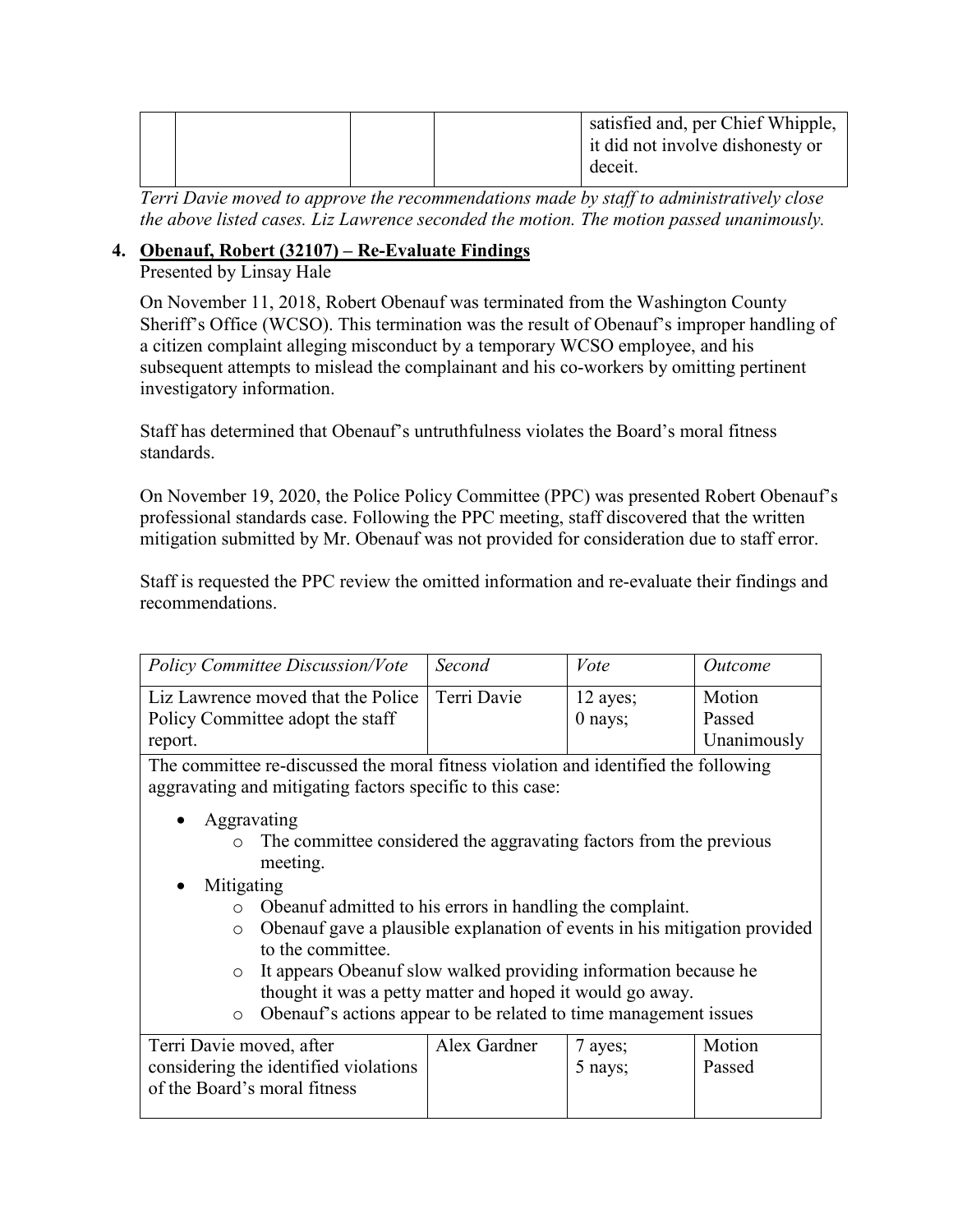| standard and weighing the         | (Barrett, |  |
|-----------------------------------|-----------|--|
|                                   |           |  |
| aggravating and mitigating        | Davis,    |  |
|                                   |           |  |
| circumstances unique to this case | McAlpine, |  |
|                                   |           |  |
| that no Board action should be    | Thissel,  |  |
| taken against Obenauf's           | Zanni)    |  |
|                                   |           |  |
| certifications.                   |           |  |
|                                   |           |  |
|                                   |           |  |
|                                   |           |  |
|                                   |           |  |

### **5. Lister, Brian (36594) Certification Review: Police**

Presented by Linsay Hale

On July 2, 2020, DPSST received an F28 Criminal History Reporting form from Brian Lister reporting his May 12, 2020, criminal citation for Fail to Comply with Special Bobcat *Regulations-Misdemeanor* and *Possession of Bobcat without Ownership Tag- Misdemeanor*. On August 4, 2020, Lister pled guilty and was convicted of *Taking*, *Angling, Hunting or Trapping in Violation of Wildlife Law or Rule.*

This case was originally presented to the PPC at their meeting in November, 2020, at which time additional information was requested for consideration.

| Policy Committee Discussion/Vote   Second                                              |              | Vote               | <i>Outcome</i>                  |
|----------------------------------------------------------------------------------------|--------------|--------------------|---------------------------------|
| DaNeishia Barrett moved that the<br>Police Policy Committee adopt the<br>staff report. | Liz Lawrence | 12 ayes;<br>0 nays | Motion<br>Passed<br>Unanimously |

The committee discussed the moral fitness violation and identified the following aggravating and mitigating factors specific to this case:

- Aggravating
	- o Lister's mitigation provided shows that he does not understand the gravity of the situation,
	- o Lister had a clear disregard for ODFW regulations,
	- o Lister should have known the rules surrounding trapping and taking furbearing animals because of educational and testing requirements needed to obtain a license,
	- o Lister was determined by his agency to not be eligible to be a Field Training Officer following his conviction,
	- o Lister was given a prior warning for violating ODFW black bear check in requirements.

### • Mitigating

- o Lister has support from the District Attorney and his community despite his conviction,
- o Lister's conduct occurred while off duty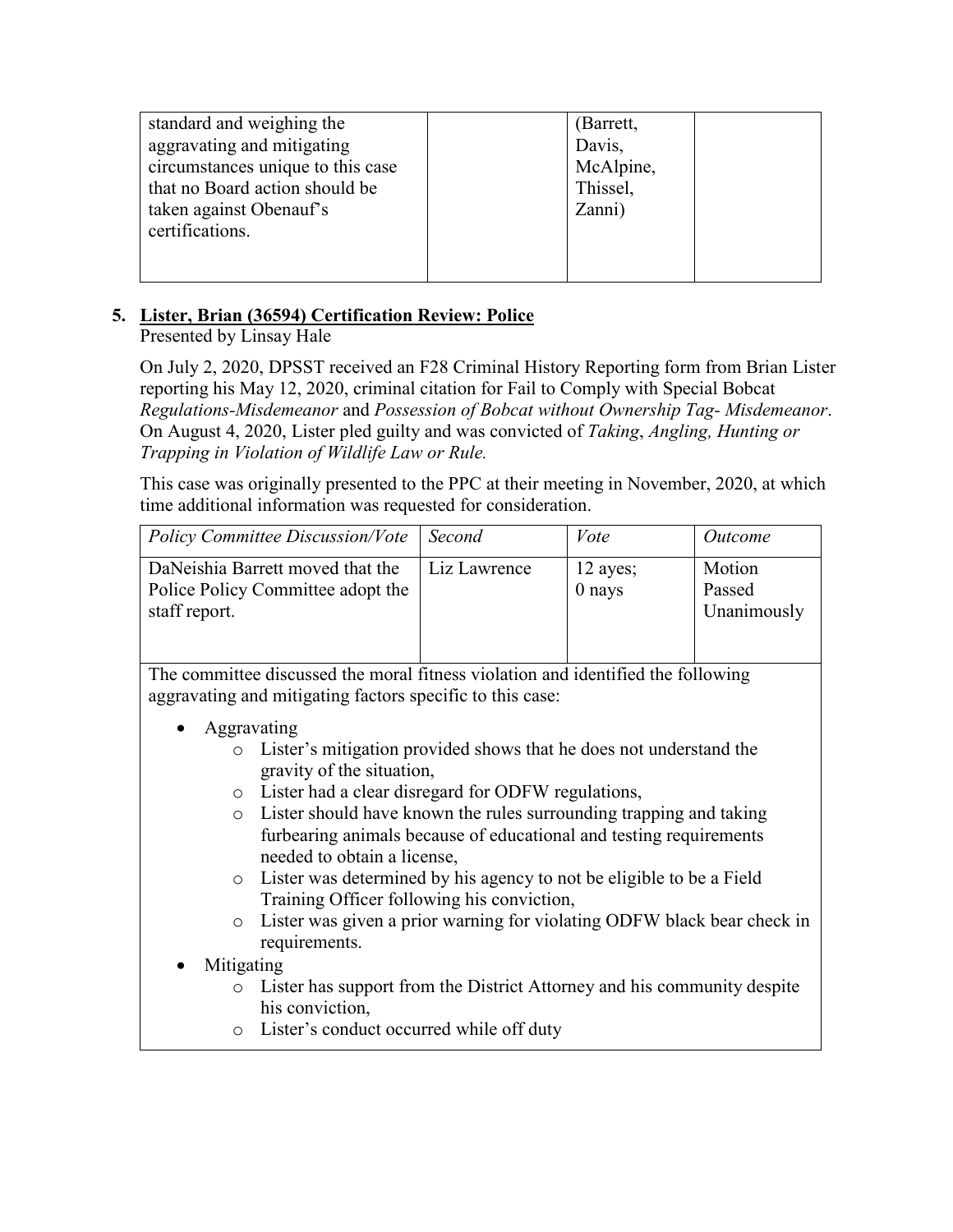| Bradley Robertson moved, after<br>considering the identified<br>violations of the Board's moral<br>fitness standard and weighing the<br>aggravating and mitigating<br>circumstances unique to this case<br>that no Board action should be<br>taken against Lister's<br>certifications. | Zachary Kenney              | 4 ayes;<br>8 nays;<br>(Teague,<br>Barrett, Davie,<br>Gardner,<br>Garton,<br>Lawrence,<br>Thissel,<br>Zanni) | <b>Motion Failed</b> |
|----------------------------------------------------------------------------------------------------------------------------------------------------------------------------------------------------------------------------------------------------------------------------------------|-----------------------------|-------------------------------------------------------------------------------------------------------------|----------------------|
| Terri Davie moved, after<br>considering the identified<br>violations of the Board's moral<br>fitness standard and weighing the<br>aggravating and mitigating<br>circumstances unique to this case,<br>that Board action should be taken<br>against Lister's certifications.            | DaNeishia<br><b>Barrett</b> | 10 ayes;<br>2 nays;<br>(Robertson,<br>Kenney)                                                               | Motion<br>Passed     |
| DaNeishia Barrett moved, after<br>considering the totality of the case,<br>that Lister be ineligible to hold<br>public safety certification for 3<br>years.                                                                                                                            | Craig Zanni                 | 11 ayes;<br>1 nays;<br>(Kenney)                                                                             | Motion<br>Passed     |

### **6. Powell, Christian (33913) Certification Review: Police**  Presented by Linsay Hale

### *Reason for Discretionary Review*

On September 10, 2018, Christian Powell resigned from the from the McMinnville Police Department (MPD) while the subject of an investigation involving his inappropriate communication with a female community member (who was later the victim of a crime), his misuse of the Law Enforcement Data System (LEDS), and his untruthfulness during the subsequent investigations into his conduct.

*Christian Powell provided verbal mitigation for committee consideration.*

| <b>Policy Committee Discussion/Vote</b>                                          | Second               | Vote                 | <i>Outcome</i>                  |
|----------------------------------------------------------------------------------|----------------------|----------------------|---------------------------------|
| Chris Davis moved that the Police<br>Policy Committee adopt the staff<br>report. | DaNeishia<br>Barrett | 12 ayes;<br>$0$ nays | Motion<br>Passed<br>Unanimously |

The committee discussed the moral fitness violation and identified the following aggravating and mitigating factors specific to this case:

• Aggravating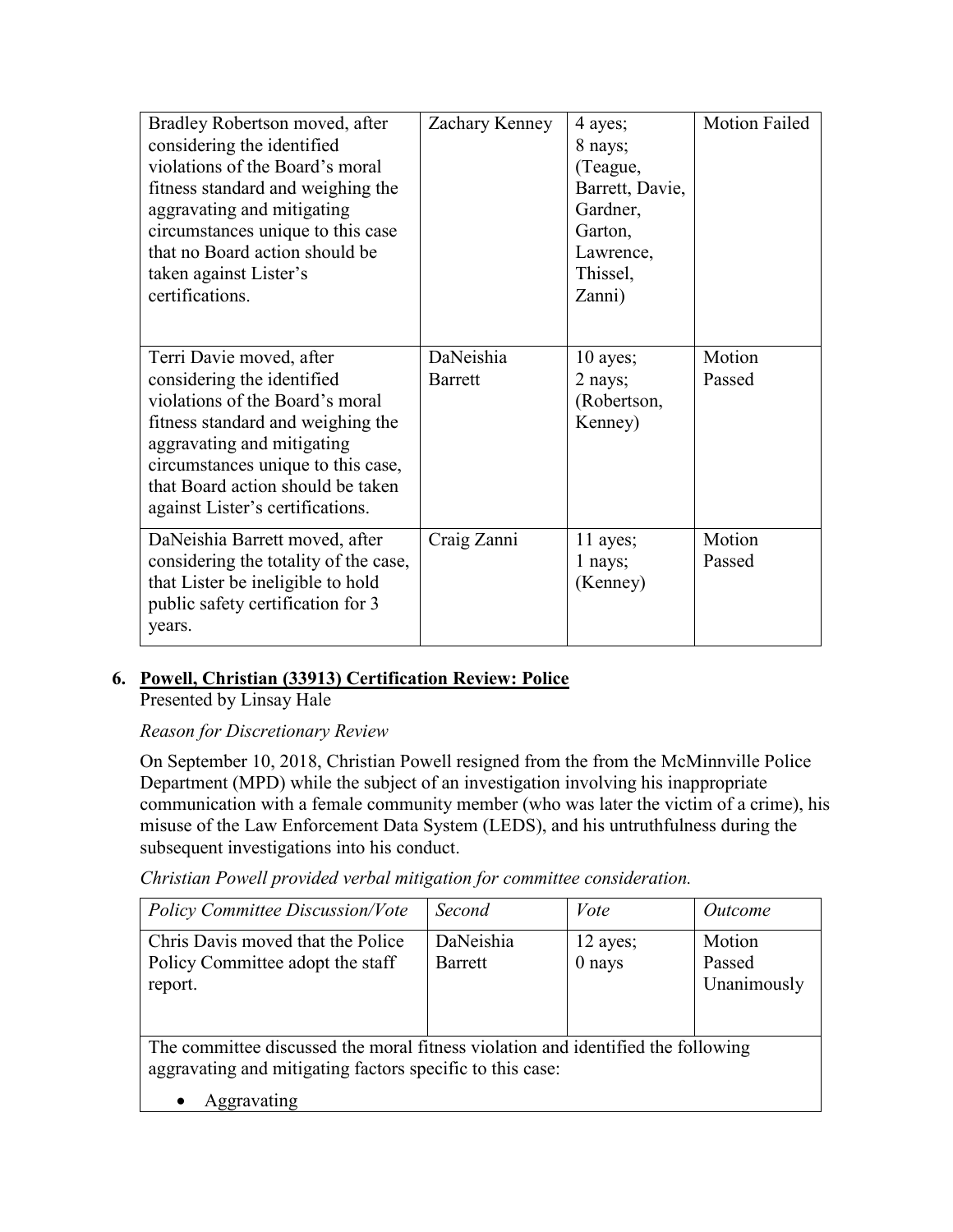- o Powell was employed as a public safety officer for over 20 years at the time of his separation;
- o LEDS was accessed for personal benefits;
- o Powell would have to re-certify with LEDS every two years and answer questions related to the valid reasons to access information;
- o Powell's actions were pervasive and predatory; and
- o Powell put his agency's access to LEDS at risk.
- **Mitigating** 
	- o There is little information available to show what Powell did, if anything, with the information he accessed in LEDS.

| Chris Davis moved, after              | DaNeishia      | 12 ayes;   | Motion      |
|---------------------------------------|----------------|------------|-------------|
| considering the identified violations | Barrett        | $0$ nays   | Passed      |
| of the Board's moral fitness          |                |            | Unanimously |
| standard and weighing the             |                |            |             |
| aggravating and mitigating            |                |            |             |
| circumstances unique to this case,    |                |            |             |
| that Board action should be taken     |                |            |             |
| against Powell's certifications.      |                |            |             |
| Zachary Keeney moved, after           | <b>Bradley</b> | $12$ ayes; | Motion      |
| considering the totality of the case, | Robertson      | $0$ nays   | Passed      |
| that Powell be ineligible to hold     |                |            | Unanimously |
| public safety certification for 5     |                |            |             |
| years.                                |                |            |             |
|                                       |                |            |             |

# **7. Collins, Seth (50235) Certification Review: Police**

Presented by Linsay Hale

### *Reason for Discretionary Review*

Seth Collins resigned his position with the Cannon Beach Police Department (CBPD) on 10/1/18, as part of a Settlement Agreement. Ultimately this separation was the result of a determination made by the Clatsop County District Attorney (DA) that Collin's was no longer suitable to serve as a sole or necessary witness (commonly known as a Brady determination). The DA made this determination after considering three specific incidents spanning Collin's career with CBPD in which he was found to have been untruthful. Specifically:

• In 2018 Collins misled supervisors and a subsequent investigation when he said he had checked a park for a suicidal/homicidal juvenile male;

• In 2014 Collins gave misleading information regarding a training qualification incident; and

• In 2014 Collins misled supervisors and a subsequent investigation relating to his misuse of a patrol car and emergency lights to get through an accident scene.

The CBPD reported Collins' separation was due to his inability to fulfill the essential functions of a police officer position due to his placement on the DA's Brady list.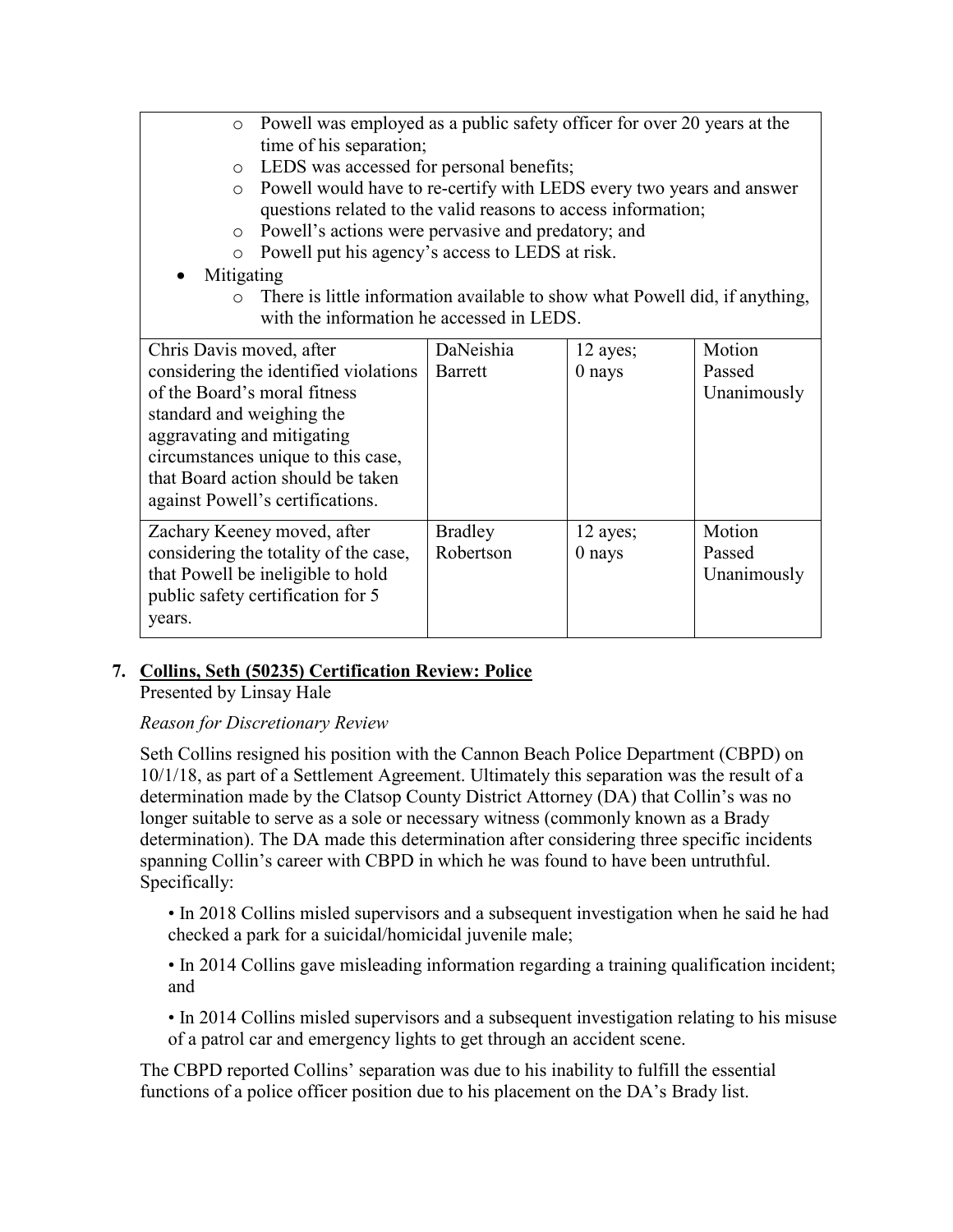While the Board does not, by practice, base certification reviews or findings solely upon Brady determinations made by a DA, staff has determined that Collin's behavior directly resulted in his separation with the CBPD and therefore is subject to Board review. His behavior collectively is found to have violated the Board's moral fitness standards.

| <b>Policy Committee Discussion/Vote</b>                                           | Second                      | Vote                 | <i>Outcome</i>                  |
|-----------------------------------------------------------------------------------|-----------------------------|----------------------|---------------------------------|
| Liz Lawrence moved that the Police<br>Policy Committee adopt the staff<br>report. | <b>Bradley</b><br>Robertson | 12 ayes;<br>$0$ nays | Motion<br>Passed<br>Unanimously |

The committee discussed the moral fitness violation and identified the following aggravating and mitigating factors specific to this case:

- Aggravating
	- o Multiple instances of blatant persistent dishonesty;
	- o He was placed on a Brady list;
	- o His dishonesty resulted in a life threatening public safety issue;
	- o Collins did not appear to understand the potential negative impacts his actions could have caused.
- Mitigating
	- o The committee did not identify any mitigating factors

| Alex Gardner moved, after             | Kathy          | 12 ayes; | Motion      |
|---------------------------------------|----------------|----------|-------------|
| considering the identified violations | McAlpine       | $0$ nays | Passed      |
| of the Board's moral fitness          |                |          | Unanimously |
| standard and weighing the             |                |          |             |
| aggravating and mitigating            |                |          |             |
| circumstances unique to this case,    |                |          |             |
| that Board action should be taken     |                |          |             |
| against Collins' certifications.      |                |          |             |
| Alex Gardner moved, after             | DaNeishia      |          | Motion      |
|                                       |                | 12 ayes; |             |
| considering the totality of the case, | <b>Barrett</b> | $0$ nays | Passed      |
| that Collins be ineligible to hold    |                |          | Unanimously |
| public safety certification for       |                |          |             |
| lifetime.                             |                |          |             |
|                                       |                |          |             |

## **8. Dews, Ryan (46380) Certification Review: Police and Corrections**

Presented by Linsay Hale

### *Reason for Discretionary Review*

On October 15, 2018, Ryan Dews resigned from the Columbia County Sheriff's Office (CCSO) as part of a settlement agreement. This resignation was the result of a criminal investigation into a 2016 incident involving domestic violence between Dews and his then girlfriend.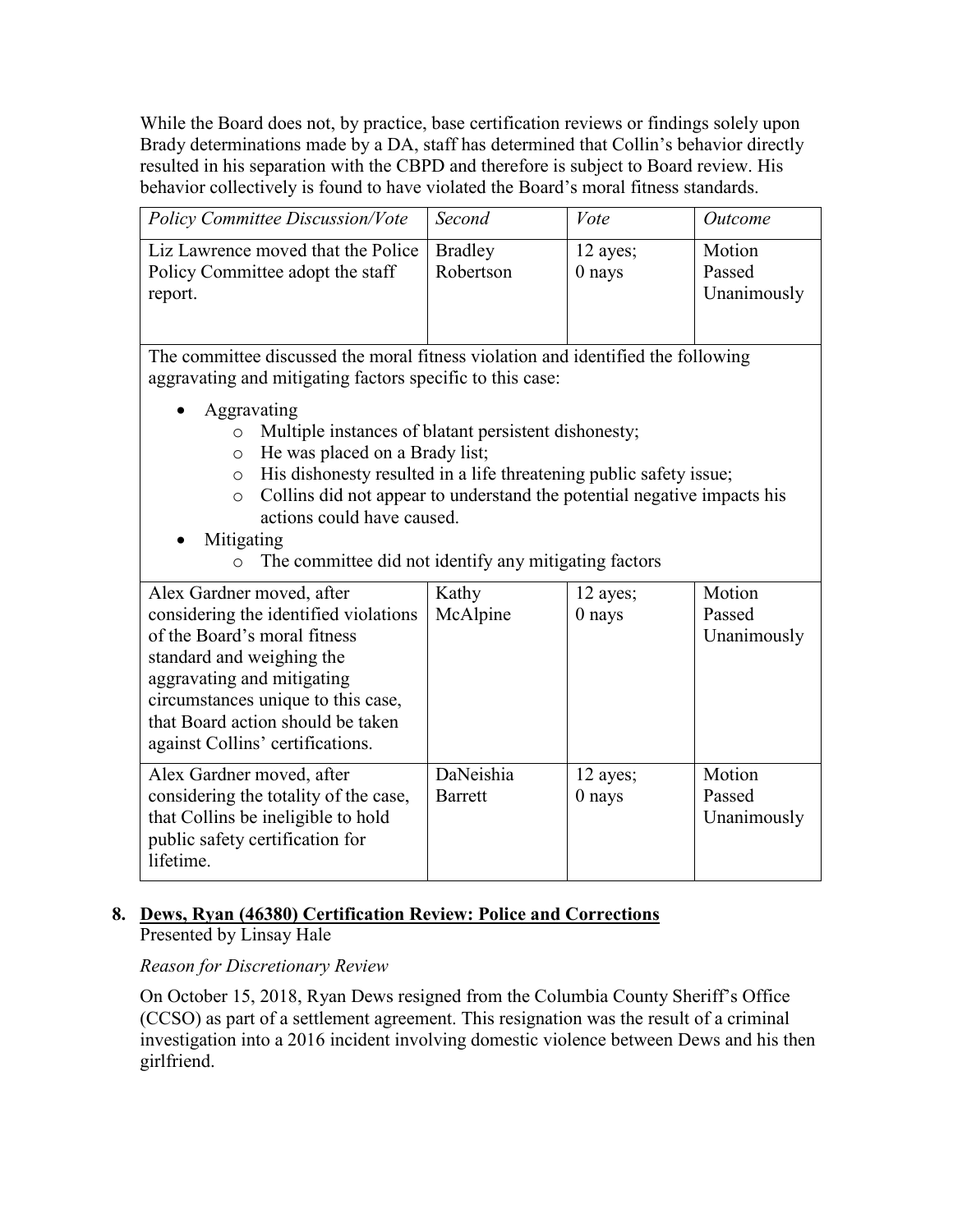Staff has determined that Dews' conduct in 2016 violates the Board's moral fitness standards. There is also sufficient evidence to show by preponderance that Dews was less than truthful during his accounting of the incident when interview by investigators from the Oregon State Police (OSP), and by officials with the CCSO.

| <b>Policy Committee Discussion/Vote</b>                                                         | Second | Vote                 | Outcome                         |
|-------------------------------------------------------------------------------------------------|--------|----------------------|---------------------------------|
| Liz Lawrence moved that the Police   Terri Davie<br>Policy Committee adopt the staff<br>report. |        | 12 ayes;<br>$0$ nays | Motion<br>Passed<br>Unanimously |

The committee discussed the moral fitness violation and identified the following aggravating and mitigating factors specific to this case:

- Aggravating
	- o Dews' conduct was harassing and should have known that his conduct was not invited.
	- o Dews used force to overcome his girlfriend's and prevent her from leaving the residence.
	- o Dews would be required to respond to circumstances as a police officer similar to the one he placed himself in and there would not be trust in his ability to handle to appropriately.
	- o Dews acted in a controlling manner when he followed his girlfriend and prevented her from leaving or hiding from him.
	- o He appeared to be less than forthcoming with investigators.
	- o There was probable cause to charge Dews with domestic violence, however it was outside of the statute of limitations.
- **Mitigating** 
	- o It was never clear if this incident was violent or not, but it was clearly distressing and harassing.

| DaNeishia Barrett moved, after        | <b>Bradley</b> | 12 ayes; | Motion      |
|---------------------------------------|----------------|----------|-------------|
| considering the identified violations | Robertson      | $0$ nays | Passed      |
| of the Board's moral fitness          |                |          | Unanimously |
| standard and weighing the             |                |          |             |
| aggravating and mitigating            |                |          |             |
| circumstances unique to this case,    |                |          |             |
| that Board action should be taken     |                |          |             |
| against Dews' certifications.         |                |          |             |
| Bradley Robertson moved, after        | Liz Lawrence   | 12 ayes; | Motion      |
| considering the totality of the case, |                | 0 nays   | Passed      |
| that Dews be ineligible to hold       |                |          | Unanimously |
| public safety certification for 10    |                |          |             |
| years.                                |                |          |             |

**9. Hanson, Christopher (30677) Certification Review: Police**  Presented by Linsay Hale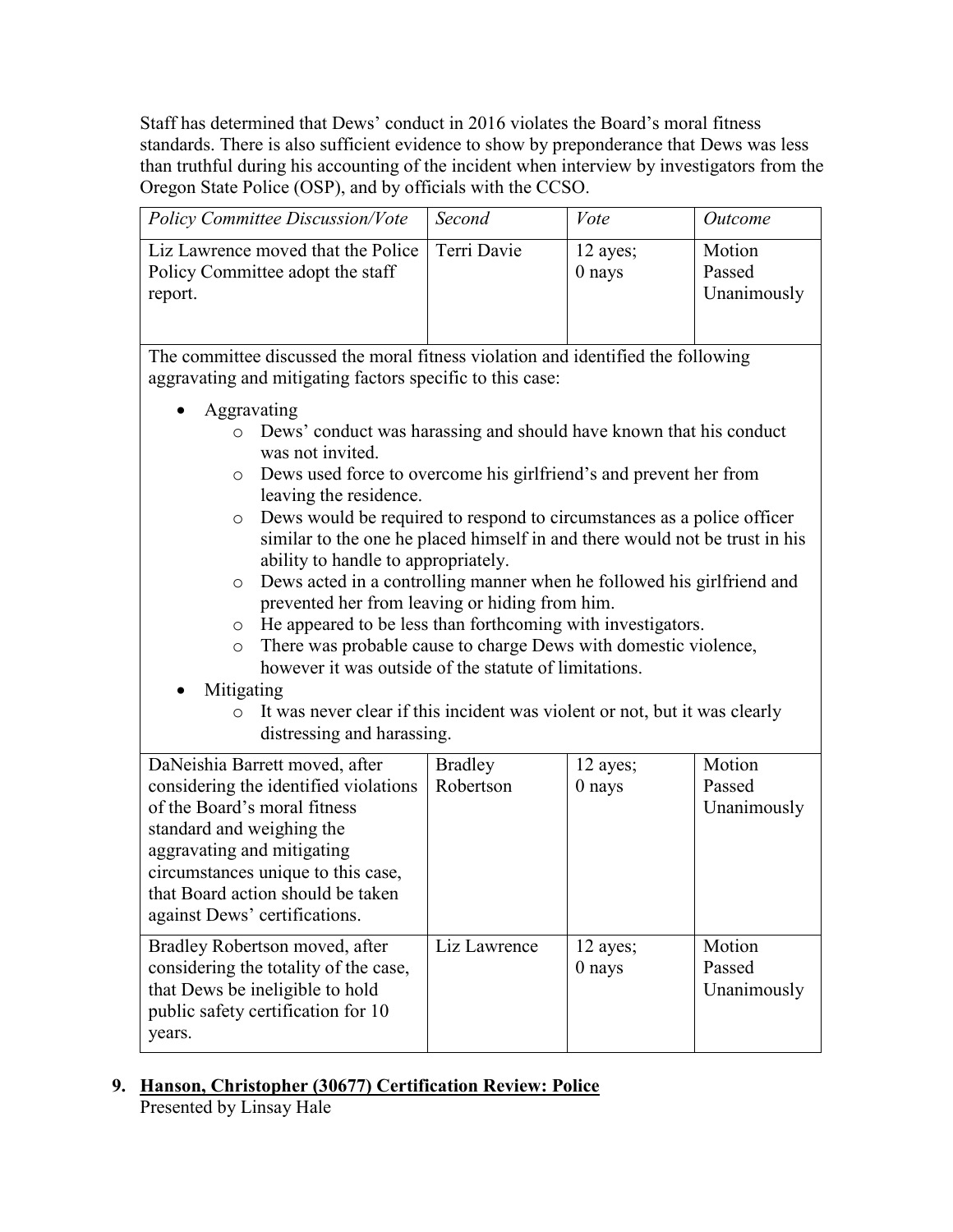### *Reason for Discretionary Review*

Christopher Hanson resigned from the Rogue River Police Department (RRPD) as part of a settlement agreement on September 13, 2018. Hanson's resignation stemmed from the discovery that he had forged the RRPD Commander's signature on multiple training rosters submitted to DPSST.

Staff has determined that Hanson's behavior violates the Board's moral fitness standards.

| <b>Policy Committee Discussion/Vote</b>                                                | Second      | Vote                 | <i>Outcome</i>                  |
|----------------------------------------------------------------------------------------|-------------|----------------------|---------------------------------|
| Bradley Robertson moved that the<br>Police Policy Committee adopt the<br>staff report. | Terri Davie | 12 ayes;<br>$0$ nays | Motion<br>Passed<br>Unanimously |

The committee discussed the moral fitness violation and identified the following aggravating and mitigating factors specific to this case:

- Aggravating
	- o Hanson's forgeries were criminal and could have resulted in criminal charges.
	- o The record clearly identifies that Hanson had forged the signature of his supervisor multiple times to enhance his training record.
- **Mitigating** 
	- o The committee did not identify any mitigating factors.

| Bradley Robertson moved, after<br>considering the identified<br>violations of the Board's moral<br>fitness standard and weighing the<br>aggravating and mitigating<br>circumstances unique to this case,<br>that Board action should be taken<br>against Hanson's Name's<br>certifications. | Liz Lawrence | 12 ayes;<br>$0$ nays; | Motion<br>Passed<br>Unanimously |
|---------------------------------------------------------------------------------------------------------------------------------------------------------------------------------------------------------------------------------------------------------------------------------------------|--------------|-----------------------|---------------------------------|
| Liz Lawrence moved, after<br>considering the totality of the case,<br>that Hanson be ineligible to hold<br>public safety certification for<br>lifetime                                                                                                                                      | Terri Davie  | 12 ayes;<br>$0$ nays  | Motion<br>Passed<br>Unanimously |

### **10. Treat, Douglas (29837) Certification Review: Police**

Presented by Linsay Hale

*Reason for Discretionary Review*

On May 7, 2020, Douglas Treat retired from the Lake Oswego Police Department (LOPD) while under investigation for making inappropriate and unprofessional comments, some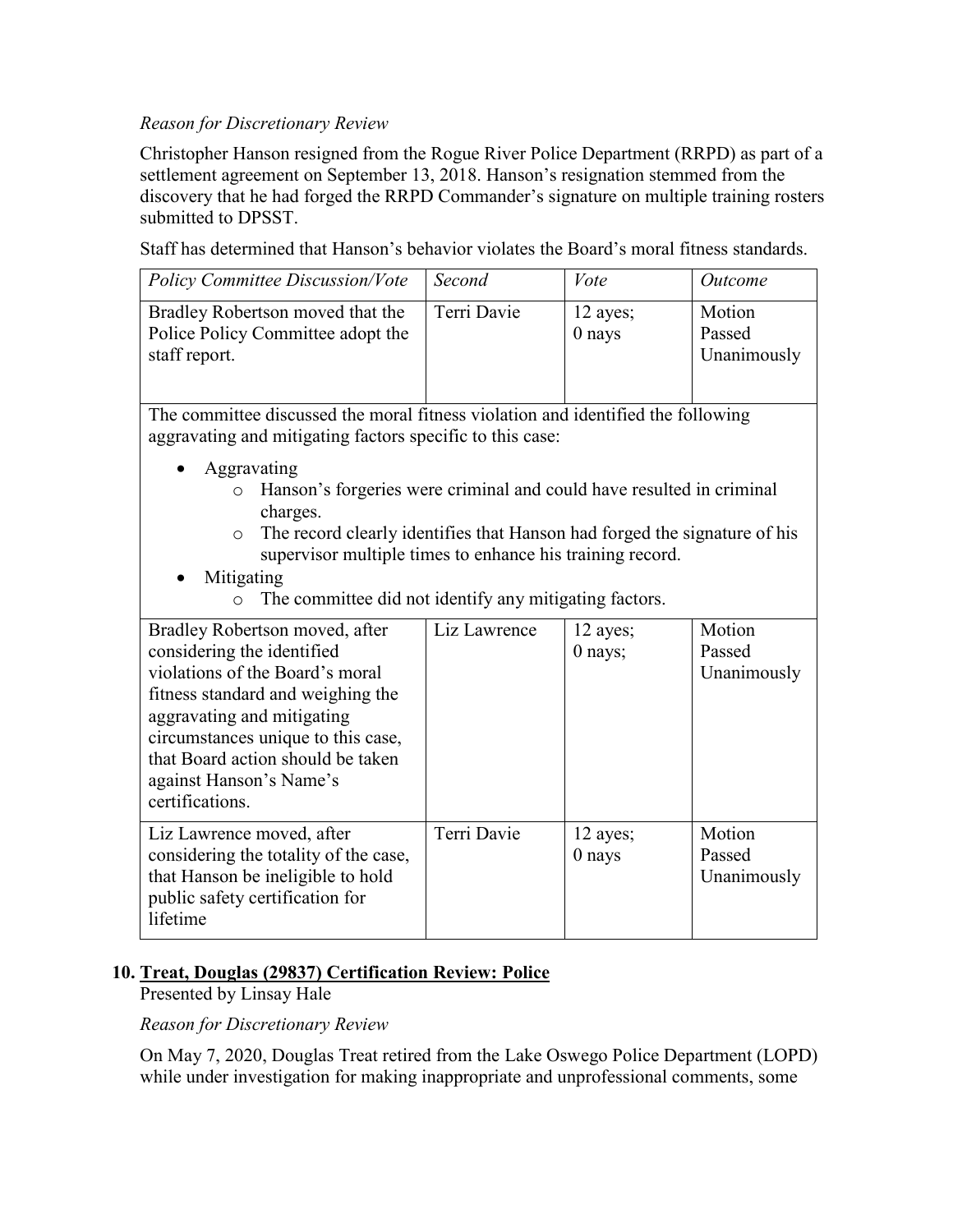sexually harassing in nature, to or in the presence of other members of the LOPD. Treat's retirement was part of a settlement agreement reached with the LOPD.

Staff has determined that Treat's harassing behavior towards subordinate officers violates the Board's moral fitness standards.

*Douglas Treat provided verbal mitigation for committee consideration.*

| <b>Policy Committee Discussion/Vote</b>                                                                                                                                                                                                                                                                | Second                      | Vote                 | Outcome                         |
|--------------------------------------------------------------------------------------------------------------------------------------------------------------------------------------------------------------------------------------------------------------------------------------------------------|-----------------------------|----------------------|---------------------------------|
| Alex Gardner moved that the Police<br>Policy Committee adopt the staff<br>report.                                                                                                                                                                                                                      | Liz Lawrence                | 12 ayes;<br>$0$ nays | Motion<br>Passed<br>Unanimously |
| The committee discussed the moral fitness violation and identified the following<br>aggravating and mitigating factors specific to this case:                                                                                                                                                          |                             |                      |                                 |
| Aggravating<br>Treat's conduct happened repeatedly over several years while employed<br>$\circ$<br>at LOPD.<br>Mitigating<br>The culture of the LOPD allowed Treat's behavior to persist without<br>$\Omega$                                                                                           |                             |                      |                                 |
| recourse.<br>Treat did not have an opportunity to respond to several of the allegations.<br>$\circ$<br>The amount of mitigation received from Treat was extraordinary.<br>$\circ$<br>Treat is currently employed at another agency and they have promoted<br>$\circ$<br>him to a supervisory position. |                             |                      |                                 |
| Alex Gardner moved, after<br>considering the identified violations<br>of the Board's moral fitness<br>standard and weighing the<br>aggravating and mitigating<br>circumstances unique to this case<br>that no Board action should be<br>taken against Treat's certifications.                          | <b>Bradley</b><br>Robertson | 12 ayes;<br>0 nays   | Motion<br>Passed<br>Unanimously |

### **11. Yeager, Jimmy (13084) Certification Review: Police**

Presented by Linsay Hale

### *Reason for Discretionary Review*

In November 2017, DPSST learned, through an automated notification through the Law Enforcement Data System (LEDS) that Jimmy Yeager was arrested on 11/2/17 for *Driving Under the Influence of Intoxicants (DUII)* by the Klamath County Sheriff's Office (KCSO). Yeager pled guilty and was convicted of *DUII* on 11/16/17.

Staff has determined Yeager's conviction violates the Board's moral fitness standards.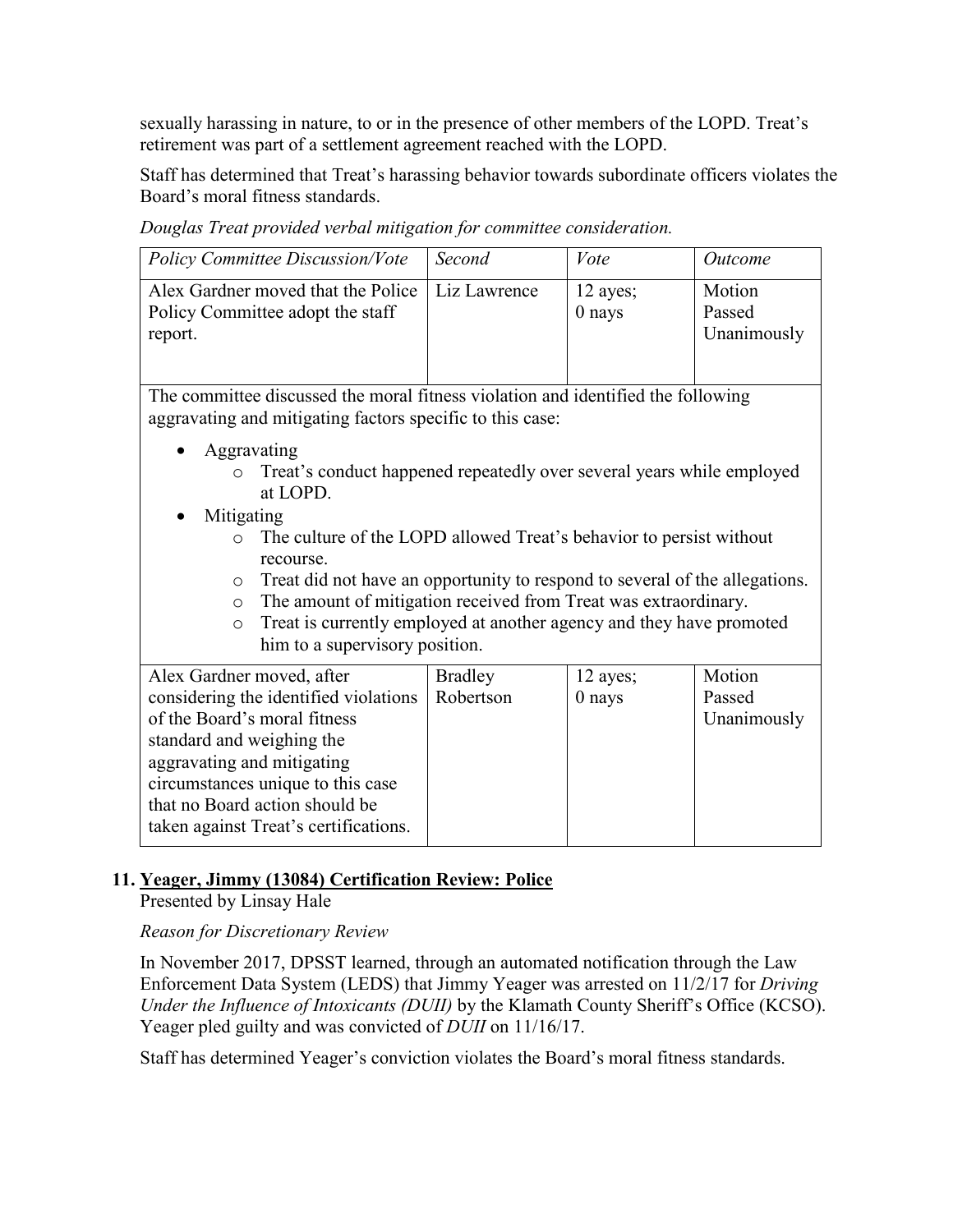| Policy Committee Discussion/Vote             | Second | Vote     | <i>Outcome</i> |
|----------------------------------------------|--------|----------|----------------|
|                                              |        |          |                |
| Liz Lawrence moved that the Police   Bradley |        | 12 ayes; | Motion         |
| Policy Committee adopt the staff   Robertson |        | $0$ nays | Passed         |
| report.                                      |        |          | Unanimously    |
|                                              |        |          |                |
|                                              |        |          |                |

The committee discussed the moral fitness violation and identified the following aggravating and mitigating factors specific to this case:

- Aggravating
	- o The committee did not identify any aggravating factors.
- Mitigating
	- o A rule change occurred after Yeager's case was opened that expires certifications after the officer is inactive for 5 years.
	- o Yeager has not been employed in law enforcement in 29 years
	- o If Yeager returns to public service he would need to reapply and earn new certifications. His application for certification would be reviewed using the moral fitness standards in place at the time.

| Zachary Kenney moved, after           | Liz Lawrence | 12 ayes; | Motion      |
|---------------------------------------|--------------|----------|-------------|
| considering the identified violations |              | $0$ nays | Passed      |
| of the Board's moral fitness          |              |          | Unanimously |
| standard and weighing the             |              |          |             |
| aggravating and mitigating            |              |          |             |
| circumstances unique to this case     |              |          |             |
| that no Board action should be        |              |          |             |
| taken against Yeager's                |              |          |             |
| certifications.                       |              |          |             |
|                                       |              |          |             |
|                                       |              |          |             |

### **12. Proposed Rule Changes for OAR 259-008-0100: Oregon Fallen Law Enforcement Memorial Eligibility Criteria – Review of Comments**

Presented by Jennifer Howald

Over the course of the last year, the Board, the Corrections Policy Committee (CPC) and the Police Policy Committee (PPC) have reviewed and discussed the eligibility criteria for law enforcement officers killed in the line of duty to be recognized on the Oregon Fallen Law Enforcement Memorial.

After the November CPC and PPC review of draft rule changes, DPSST filed a proposed rule change to collect constituent and public comment. The comment period ended December 31, 2020.

*Consensus reached approving the fiscal impact statements provided by* staff.

*DaNeishia Barrett moved to recommend that the Board adopt the amended proposed rule changes for OAR 259-008-0100 as a permanent rule if no comments are received. Liz Lawrence seconded the motion. The motion passed unanimously.*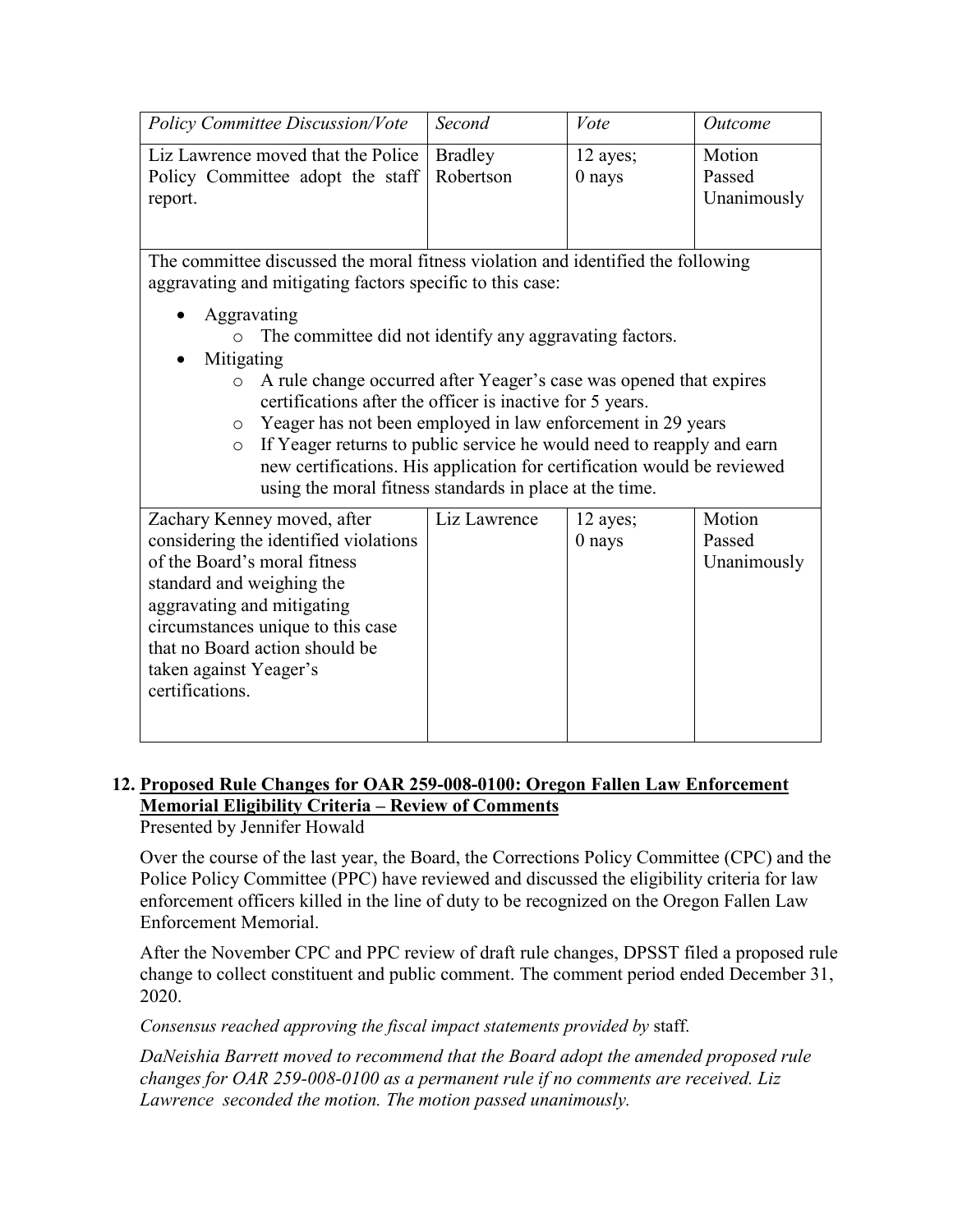### **13. Proposed Rule Changes for OAR 259-008-0015, 259-008-0290, 259-008-0300 and 259- 008-0310: Moral Fitness Standards Relating to Discrimination – Review for Comments**  Presented by Jennifer Howald

Over the course of the last year, the Board, the Corrections Policy Committee (CPC) and the Police Policy Committee (PPC) have reviewed and discussed the eligibility criteria for law enforcement officers killed in the line of duty to be recognized on the Oregon Fallen Law Enforcement Memorial.

After the November CPC and PPC review of draft rule changes, DPSST filed a proposed rule change to collect constituent and public comment. The comment period ended December 31, 2020.

*John Teague moved to recommend that the Board adopt the amended proposed rule changes for OAR 259-008-0015, 259-008-0290, 259-008-0300 and 259-008-0310 as a permanent rule if no comments are received. Alex Gardner seconded the motion. The motion passed unanimously.*

## **14. Informational Update: Amending OAR 259-008-0085 to include the current 2019 Edition of the Police Officer Field Training Manual.**

Presented by Jennifer Howald

OAR 259-008-0085 maintains the minimum standards for Board-approved mandated courses, including field training manuals.

On May 16, 2019, the Department presented an informational update to the Police Policy Committee outlining changes to the 2013 Edition of the Police Officer Field Training Manual. The changes to the Police Officer Field Training Manual were the result of the changes implemented in the Basic Police Course following the Board's approval of the Phase II Basic Police Course revisions.

In March 2021, the Department will be filing a proposed rule change to OAR 259-008-0085 based on the Corrections Policy Committee's recommendation for the Board to adopt the amended Parole and Probation Officer Field Training Manual.

When filing the proposed rule change, staff will include housekeeping amendments to update the rule with the current 2019 Edition of the Police Officer Field Training Manual.

### **15. Constituent Correspondence from Stephen Craig DPSST #37427**

Presented by Linsay Hale

On 12/29/20, DPSST received the following correspondence from Stephen Craig addressed to "Executive Board and Police Policy Committee Members". In his correspondence, Mr. Craig, a police officer employed by the Warm Spring Police Department (WSPD), is requesting a waiver of the requirement that he recomplete the 16- week Basic Police Course in order to reactive his Oregon Police certifications:

NOTE: The current training standards in place do not afford the Board or PPC the ability to review or grant waivers of the established training standards based on individual circumstances. It was made clear to Mr. Craig in subsequent conversations that any review and discussion of his correspondence would be limited to the standards in place that led to the denial of his training waiver request.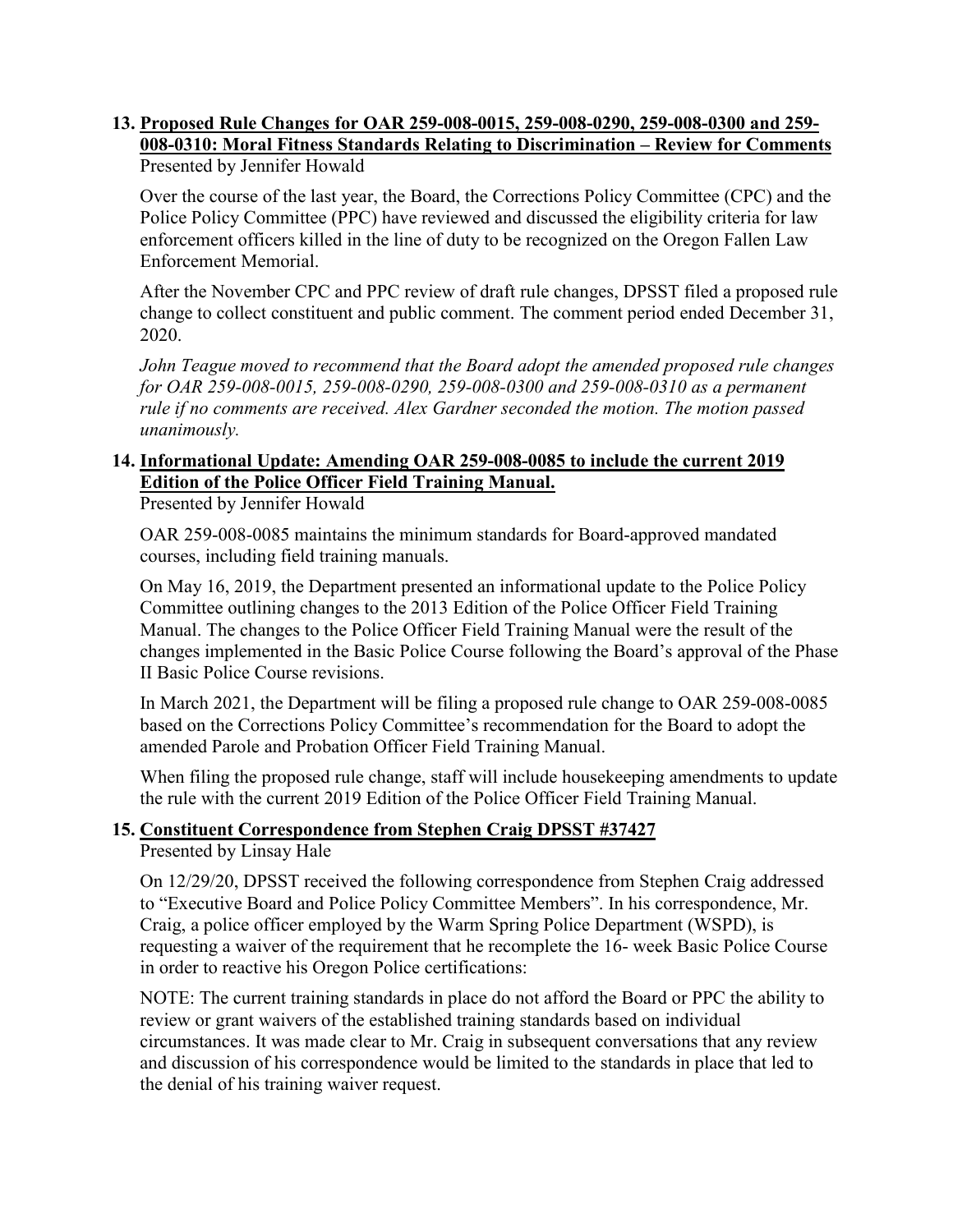The Board (who was also presented this correspondence in January, 2021) directed DPSST to establish a workgroup to review and reaffirm or recommend changes to the current processes relating to waivers of the minimum training standards for criminal justice disciplines.

### **16. Department Update**

- Les Hallman, Interim Director
	- o Two finalists for the Director's position have been sent to the Governor for consideration.
- Linsay Hale, Professional Standards/Interim Training Division Director
	- o Busy legislative session, a lot of focus on law enforcement accountability.
	- o COVID mitigation during training, continue to reevaluate requirements and scheduling on an on-going basis to mitigate the best we can. DPSST employees were designated by the Marion County Health Authority as a tier 1a agency for vaccination because of our role in training first responders.
	- o Update on two cases the PPC directed DPSST to open based on complaints received:
		- Boyd Rasmussen surrendered his certifications prior to the case being heard by the Committee
		- Terry Timeus' case will be presented at the May meeting.
- Marsha Morin, Criminal Justice Certification Program Manager
	- o Welcomed Melissa Lang, Criminal Justice Case Manager to DPSST. Melissa will be managing all future cases presented to the policy committee.
	- o Current Professional Standards Cases to be reviewed by the Police Policy Committee
		- 110 total
		- 80 ready for DPSST review and presentation to committee
		- 30 pending resolution of criminal or employment matters
	- o Applicant Review Committee will have its first meeting later this month.
	- o Arbitration workgroup membership has been set this group will be looking at the effects of arbitration on retention of certification.
	- o Looking to create a workgroup on medical standards, field training officer training and certification and waivers of the minimum training standards
	- o Expanding the Professional Standards Cases Database, to include all open cases and recently closed with more searchable fields.
	- o Ethics Bulletin has retired, in its place will be a monthly Professional Standards Update that will provide additional statistical data on the most requested items.

### **17. Next Police Policy Committee Meeting: May 20, 2021 at 10:00 am**

### *Administrative Notes:*

*These minutes reflect the order of the discussion/voting items as they appear on the official meeting agenda. The actual order in which they were discussed may vary.*